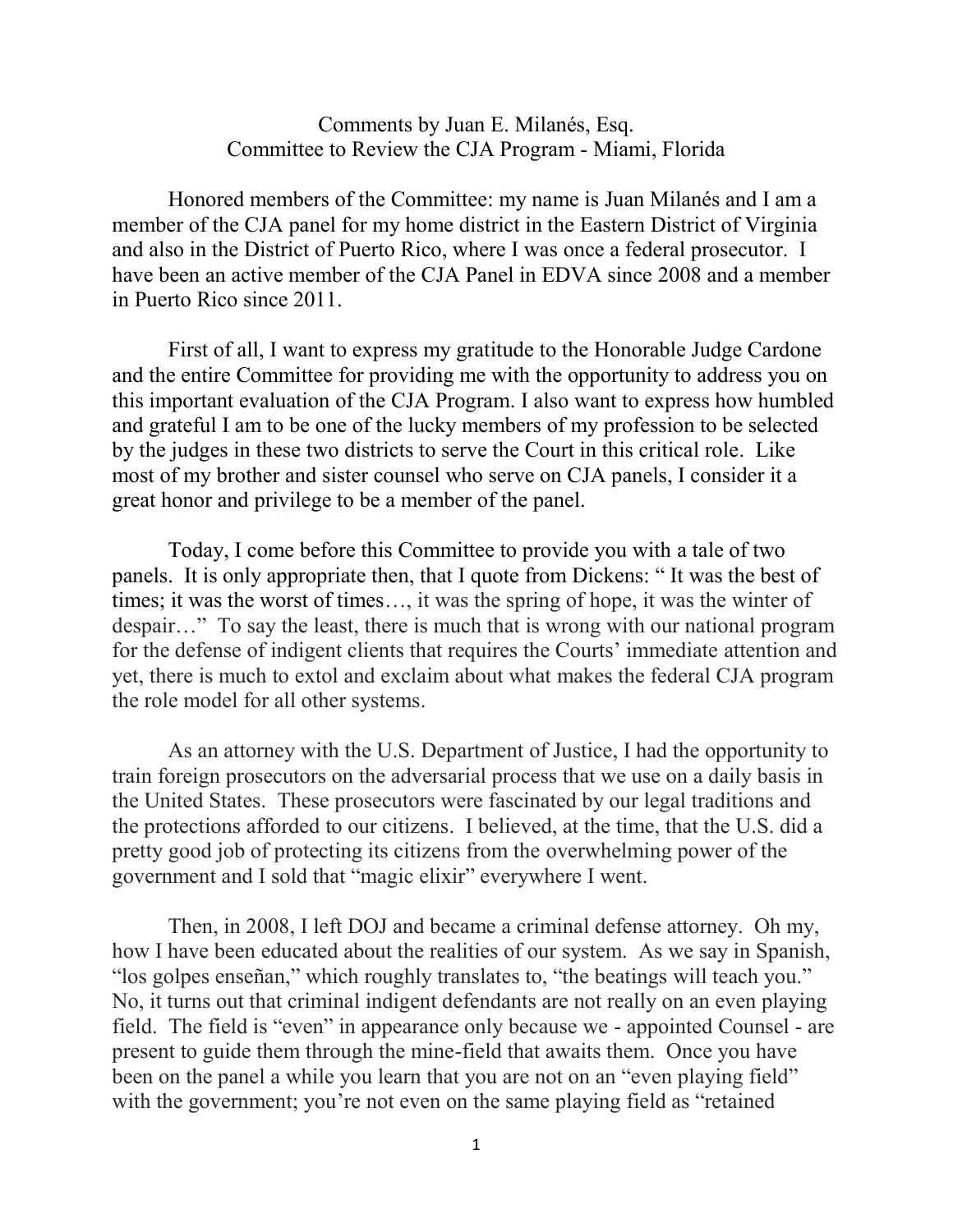counsel." This becomes so obvious to our clients that some openly show disrespect and disdain for their "appointed counsel" and look for the advice of jailhouse lawyers or others that are not seen as "part of the system."

In truth, most of the top-tier federal criminal defense attorneys I have ever met serve in the Federal Public Defenders Office or on the CJA panel, but its difficult to convince a client of that fact when they see for themselves how we are treated by some judges. When members of the bench treat appointed counsel as equal to the prosecution and retained counsel, the message that sends the clients is worth a thousand times whatever we can say to them in private. When a judge, however, treats CJA counsel in a manner that shows disrespect for the job they do or places their clients at a comparative disadvantage to clients with "retained counsel," the message that is sent is also unmistakable. It's a sort of an Anti-Miranda Rights Warning: 1) if you wanted "real" legal representation and resources you should have hired a lawyer; 2) if you cannot afford one, that's your problem; 3) the Court will appoint you Counsel to serve as a sort of "hospiceservice" for you; and 4) the sooner and cheaper we can dispose of your matter, the better for everyone. That is not the right message, buy if that is indeed the message that our clients receive from the system, then we are not living up to the standards envisioned by the framers of our Constitution. We are supposed to be a nation of laws that ensures equal treatment to all regardless of race, religion, economic or social status.

Over the next few hours, I look forward to answering your questions regarding my experiences on the CJA panels, however, I understand that I can provide specific examples in the following areas being reviewed by the Committee: (3) Judicial involvement in the appointment, compensation, and management of panel attorneys and investigators, experts, and other service providers; (4) The adequacy of compensation for legal services provided under the CJA, including maximum amounts of compensation and parity of resources in relation to the prosecution; (5) The adequacy and fairness of the billing, voucher review, and approval processes relating to compensation for legal and expert services provided under the CJA; and (14) The availability and effectiveness of training services provided to federal defenders and panel attorneys.

As to the best of times, I can share with you my experiences that the training programs offered by the Courts and the Federal Defenders in both the Eastern District of Virginia and in Puerto Rico are some of the best CLE programs that I have ever attended. I feel that the FPD's training programs have kept me at the top of my game and that I am up-to-date on all major developments in the area of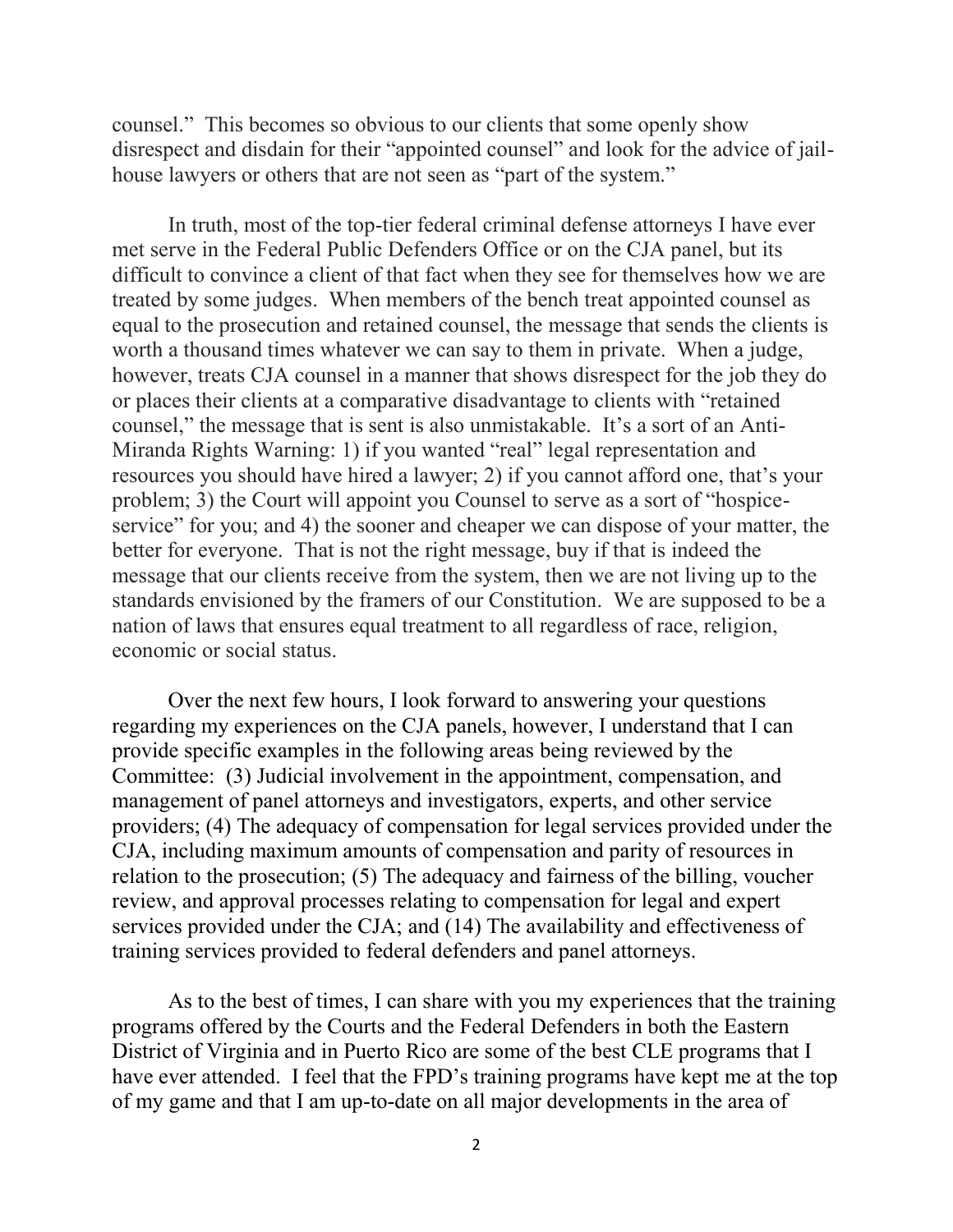federal criminal defense and sentencing. The competency level of the vast majority of CJA attorneys is among the top of the profession. Although, the U.S. District Courts have recently experimented with bringing on some new attorneys from big law firms and civil litigators who are clearly inexperienced and need help, I have found that panel attorneys are generally open to all newcomers and happily serve as mentors or resources for the uninitiated. The criminal defense bar in both my jurisdictions have been exceptionally friendly and inviting to all who are interested in serving indigent clients.

My experience in the Eastern District of Virginia has been filled with mostly positive reinforcement from the bench. Generally speaking, the "rocket docket" as it is better known, is fast in just about everything having to do with the criminal case docket. Not only are defendants promptly assigned to CJA Counsel, the cases move swiftly and the Speedy Trial Act is alive and well in Alexandria where most trials are set well within the 70-day STA limitation. Although most clients usually negotiate a plea deal, the few trials that do occur are usually measured in days or weeks. After a case is concluded, CJA Counsel are occasionally thanked in open court for their service to the Court and then gently reminded to submit their vouchers within 45 days of the case being terminated. Upon submitting a voucher, the same is usually processed within 3-4 weeks if it falls below the statutory maximum compensation and usually within 90 days if the matter must go to the  $4<sup>th</sup>$ Circuit for approval. The only concern that I have in EDVA is that in the last few years, I have seen a decline in multi-defendant case activity on the Courts' criminal docket. It is difficult to maintain proficiency as a federal criminal litigator with only 3 or 4 appointments a year.

As to the worst of times, some of you may have heard that I recently completed a 17-month trial in the District of Puerto Rico that practically closed my private law office and has wreaked havoc with my overall schedule in both federal districts where I practice. Although I have great personal respect and admiration for the judge who presided over this case, the manner in which the case was handled demonstrates a fundamental lack of understanding about the financial hardship that the Court imposed on all eight CJA appointed counsel in the case. Due to the time and travel restrictions placed on me as a result of this singular trial, I was forced to reschedule all other matters for a running period of 17 months. This situation led to the termination of a legal representation agreement with my single largest corporate client due to my prolonged unavailability. This represented a tremendous loss to my office and it will likely take me a few years before I will be able to make up for it.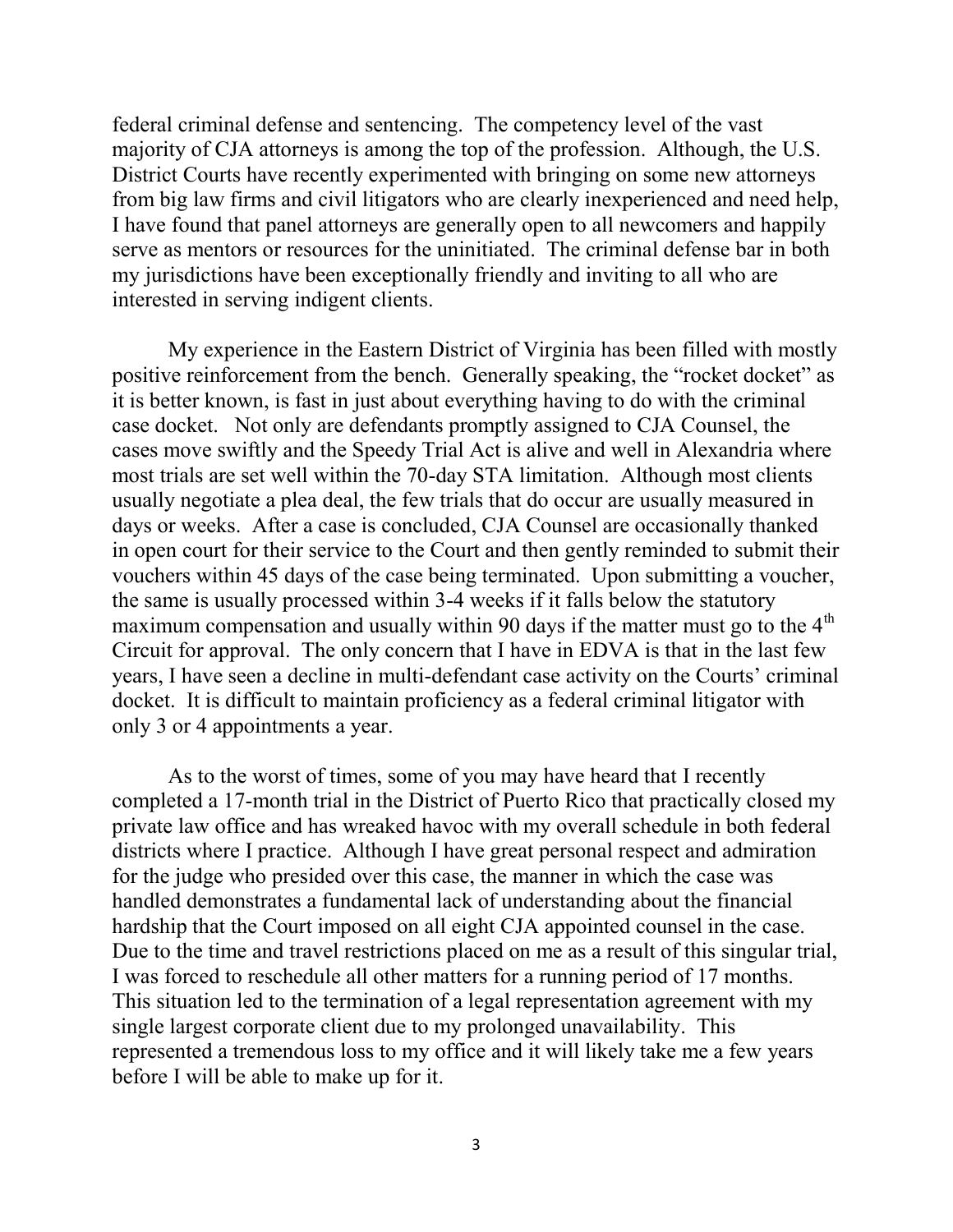In this same case, I was deeply frustrated with the administrative hurdles placed on my ability to obtain necessary resources to represent my client. I was the third CJA attorney appointed to my client during the 5 years that he remained in pretrial detention (before beginning a trial that left him detained for another year and a half). At the beginning of the trial, all defense counsel requested interim voucher payments and trial transcripts to assist in our clients' defense. Initially, the requests for interim vouchers and transcripts were summarily denied. On the United States side, the prosecutors received bi-weekly salary payments throughout the 5 year pre-trial period, which included multiple suppression and dispositive motions and two full-blown multi-day pre-trial motions hearings. The prosecutors also continued to receive their salary during the trial phase of the case. They also had the resources to request daily transcripts for any specific days or examinations that were helpful to their cause. After the first government witness (out of an announced 47 witnesses) had testified for 10 days straight, the Court reconsidered its position on interim vouchers, but did not specify how they were to be prepared. The Court did not grant the Defendants' renewed request for trial transcripts. Our clients were fully aware of the disparate treatment that they were receiving, but there was not much we could do except repeatedly request reconsiderations of the Courts' decision. Eventually, several months later, we were able to convince the Court to grant us access to at least the same transcripts obtained by the U.S.

After most of the appointed trial counsel had worked many hours preparing their first interim voucher to cover the pretrial phase of the case and submitted said interim voucher, the Court issued a new Order wherein all pretrial time was specifically excluded from consideration. Our vouchers were unceremoniously returned to us and we were instructed that pre-trial time was to be incorporated into our Final Voucher to be paid only after the case had been closed. In this case, that translates into a delay of over 7 years from the start of the case before the Court will consider payment with no interest accumulation for work that was done in prior years.

I'm not aware of any other similar situation where government contractors are made to wait a period of years for payment without, at least, the right to bring suit under the Tucker Act. CJA attorneys have no ability to delay payments to the Internal Revenue Services without suffering the consequences of paying late fees and interest. Yet, the federal government can delay its payment for services to CJA attorneys with no consequence whatsoever; even when the damaging consequences to the defense attorneys and their law practices may be irreversible.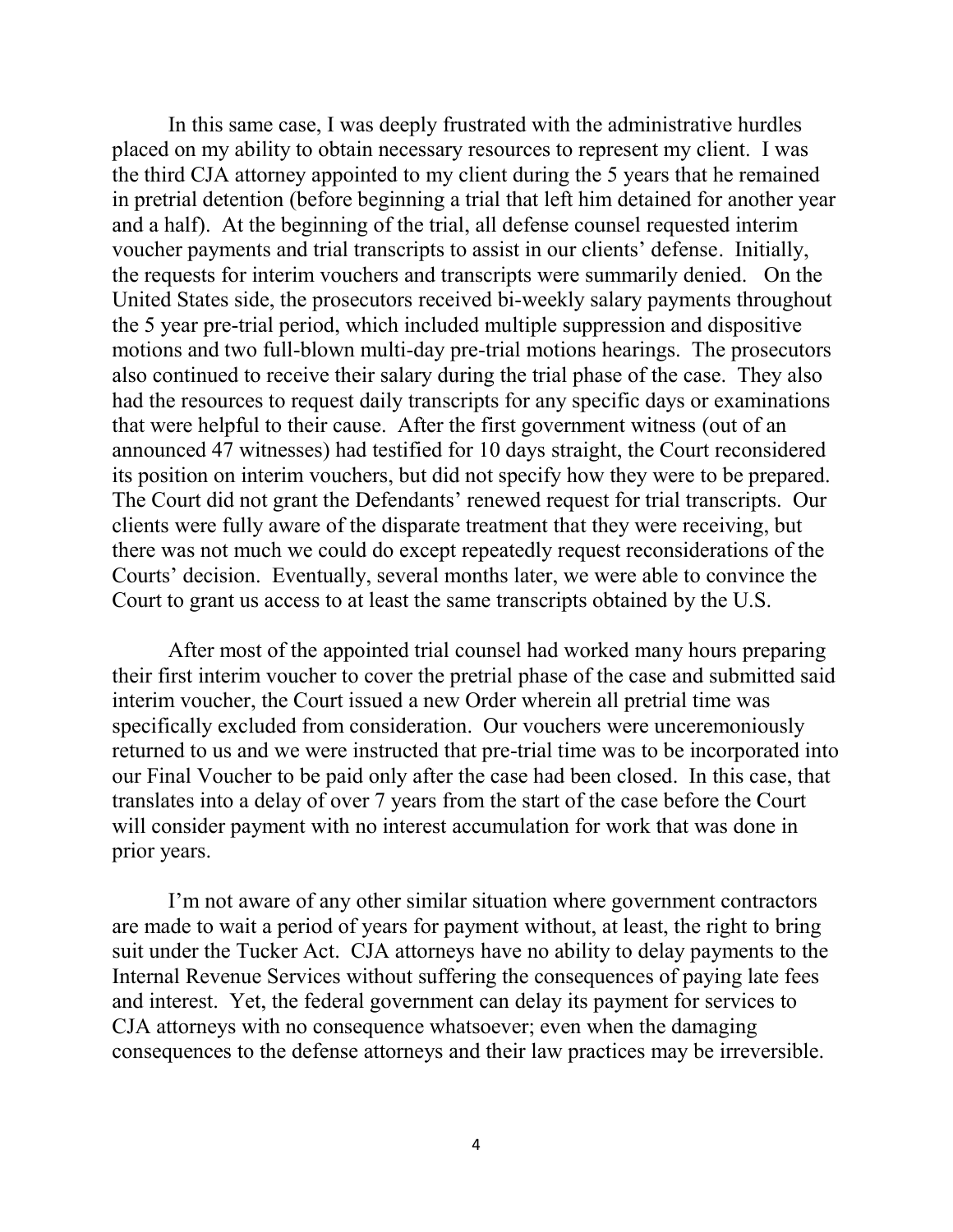Later in the trial, after CJA counsel had submitted monthly interim vouchers over a period of six months (without receiving payment), the Court decided to issue another Order. This time, all of our vouchers were being returned with the exception of the first month (August, 2014) because the Court felt that it was being over-burdened in its review of the various defense attorneys' out-of-court time and expenses. I suspect this decision was based in part on a Court practice in the District of Puerto Rico known as "voucher-averaging." Accordingly, beginning with the September, 2014 voucher, all trial-phase monthly interim vouchers would be limited to in-court time only. All out-of-court time and expenses were again relegated to Counsel's Final voucher.

To add insult to injury, the Court also applied a1st Circuit policy of withholding 20% on interim vouchers. The result was that we were paid on 80% of the in-court time that was certified by the clerk and the remaining 20% would be reserved until the Final Voucher was submitted and reviewed. This scenario means that the Final Voucher (which represents both pre-trial and post-trial phase) is being purposefully inflated by the Court's decision not to pay out-of-court time or expenses during the trial phase and another 20% of the in-court time.

After eight months in trial without payment, we finally began to receive our in-court-time-only voucher payments. Some of these payments reflected 80% of only 2 or 3 days worth of in-court work. Then, we received another Court Order regarding vouchers. The Court Clerk was instructed to start separating the time kept for the morning and afternoon trial sessions so that the Court could also remove lunch time from Counsel's voucher payment, even though CJA Counsel generally remained at the Court during that time discussing matters related to the trial and trial strategy. The result is to inflate the Final Voucher with yet more outof-court time that should have been paid during the trial phase of the case.

One final area of concern in obtaining resources for indigent defendants has to do with the repeated summary denial of CJA funding for expert services by the Court. One month prior to commencing what I knew was to be an extended trial, I requested funding to obtain an expert in Forensic Chemistry to review the work of the government's expert chemists and provide consultation services for crossexamination purposes. Not being a chemist, I sought approval from the Court to appoint an expert to advise me regarding the significance of discrepancies I had identified in the lab reports. I conducted a search for an expert; discussed the matter with him; obtained his CV; negotiated a reduced expert fee; and prepared an Ex Parte Motion for an expert to provide consultation services. The Court summarily denied the motion, stating that trial would begin in another month and